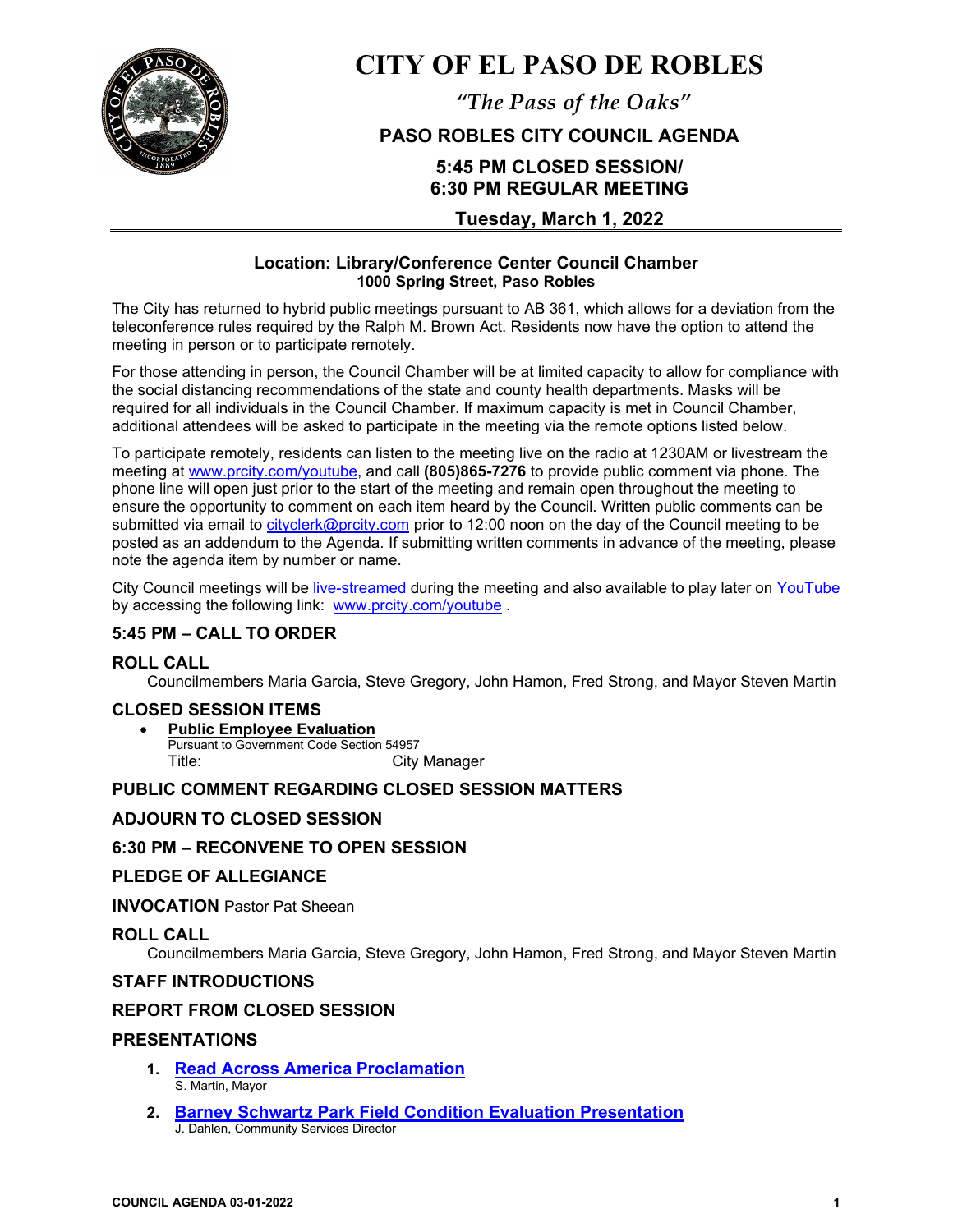## **GENERAL PUBLIC COMMENTS**

This is the time the public may address the Council on items within the Council's purview but not scheduled on the agenda. **PLEASE BEGIN BY STATING YOUR NAME AND ADDRESS. EACH PERSON IS LIMITED TO 3 MINUTES.** Any person or subject requiring more than three minutes may be scheduled for a future Council meeting or referred to committee or staff. Those persons wishing to speak on any item scheduled on the agenda will be given an opportunity to do so at the time that item is being considered.

## **AGENDA ITEMS TO BE DEFERRED**

## **CONSENT CALENDAR**

**ITEMS ON THE CONSENT CALENDAR ARE CONSIDERED ROUTINE, NOT REQUIRING SEPARATE DISCUSSION.** However, if discussion is wanted by a member of the Council or public the item may be removed from the Consent Calendar and considered separately. Councilmembers and members of the public may offer comments or ask questions of clarification without removing an item from the Calendar. Individual items are approved by the vote that approves the Consent Calendar unless an item is pulled for separate consideration. Items pulled from consent will be heard at the end of the meeting.

- **3. [Approval of City Council Meeting Minutes from 02/15/2022](https://www.prcity.com/DocumentCenter/View/33244/March-1-2022-City-Council-Agenda-Item-03-PDF)** M. Boyer, City Clerk
- **4. Receipt [of Warrant Register](https://www.prcity.com/DocumentCenter/View/33245/March-1-2022-City-Council-Agenda-Item-04-PDF)**R. Cornell, Administrative Services Director
- **5. [Approval of Professional Services Agreement for Water User Rate Study](https://www.prcity.com/DocumentCenter/View/33246/March-1-2022-City-Council-Agenda-Item-05-PDF)** C. Alakel, Interim Public Works Director

**Recommendation:** Approve Resolution 22-XXX, authorizing the City Manager to enter into a professional services agreement with Bartle Wells & Associates for an amount not to exceed \$38,500 for preparation of new water user rates study.

## **CONSENT CALENDAR ROLL CALL VOTE**

## **REPORT ON ITEMS APPROVED ON CONSENT**

## **PUBLIC HEARINGS**

**6. [Public Hearing to Receive Community Input](https://www.prcity.com/DocumentCenter/View/33248/March-1-2022-City-Council-Agenda-Item-06-PDF) Regarding Proposed Draft District [Maps, Composition of District Boundaries, and Communities of Interest](https://www.prcity.com/DocumentCenter/View/33248/March-1-2022-City-Council-Agenda-Item-06-PDF)** M. Boyer, City Clerk

**Recommendation:** Receive a report from staff on the redistricting process and draft maps; conduct a public hearing to receive public input on district boundaries and the draft map; identify a preferred map or map(s) for future adoption; and provide direction on any revisions to the draft maps.

**7. [Approval of 2022 Community Development Block Grant Program and the Annual](https://www.prcity.com/DocumentCenter/View/33247/March-1-2022-City-Council-Agenda-Item-07-PDF)  [Action Plan](https://www.prcity.com/DocumentCenter/View/33247/March-1-2022-City-Council-Agenda-Item-07-PDF)**

#### D. Nash, City Planner

**Recommendation:** Approve Resolution 22-XXX recommending CDBG allocations for the City's One-Year Action Plan to the County of San Luis Obispo as follows:

|    | a) Non - Public service projects |  |
|----|----------------------------------|--|
|    |                                  |  |
| b) | <b>Public services</b>           |  |
|    |                                  |  |
|    |                                  |  |
|    |                                  |  |
|    |                                  |  |
|    |                                  |  |
|    |                                  |  |
|    |                                  |  |

## **DISCUSSION ITEMS**

None

## **CITY MANAGER REPORT**

**8. [City Manager Update on](https://www.prcity.com/DocumentCenter/View/33240/March-1-2022-City-Council-Agenda-Item-08-PDF) Current City Activities**

#### **COUNCIL BUSINESS & COMMITTEE REPORTS**

**9. [Current Council Committee Activities and Reports](https://www.prcity.com/DocumentCenter/View/33241/March-1-2022-City-Council-Agenda-Item-09-PDF)**